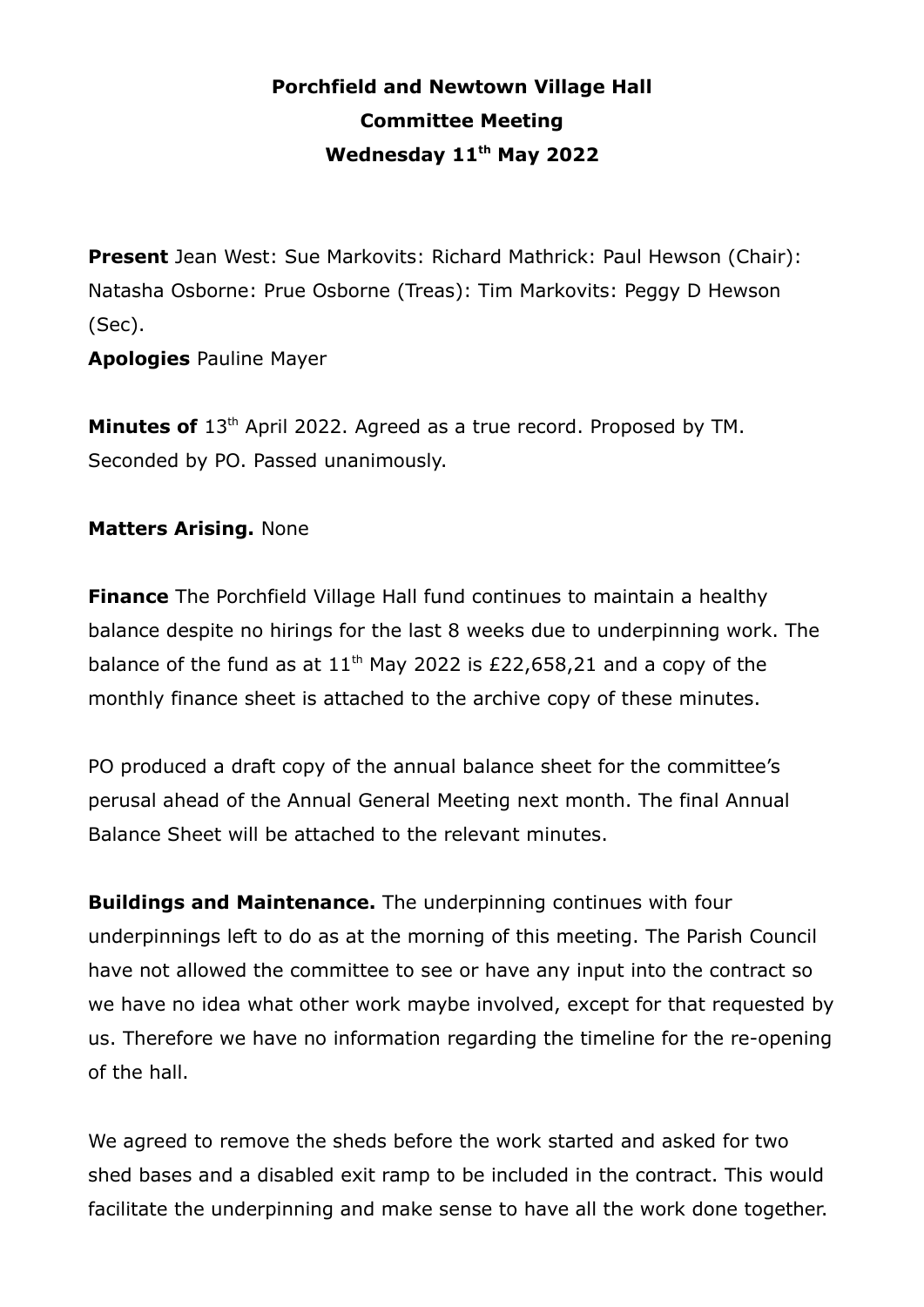We expect to receive an **itemised** invoice showing the cost of the work we requested before paying out any monies as we have to account for all payments to the Charities Commission.

The plasterer has repaired all the internal cracks and painted the area where he worked and the hall looks quite smart even though we will have to have a big clean up when the time comes. Sadly the crack still remains through the Winkle Street mural. He explained to PDH that he was not an artist and would not have been able to repair the picture and this had been agreed with the contractor. He did say, when asked, that he did not believe that the crack compromised the integrity of the hall

SM suggested we should invest in a sign outside the hall as there is nothing to tell the general public what this building is. At the same time we could have another sign across the window over the front door to show that we exist. In addition it was agreed that the notice board needs attention. It was suggested that we replace it but as it was very expensive, a refurbishment seemed more sensible. The idea behind these plans once we are able to use the hall is to give the hall a higher profile and to be more welcoming.

**Events.** All events are in abeyance at the moment but we are agreed that we will make a special effort for the first event to celebrate the re-opening of the hall. PO suggested that Tea and Chat regardless of the day or the month would be a good event to begin. This will hopefully take place as soon as the new sheds are erected and the container removed.

**Bookings.** None, but unofficially is it clear that some of our regular hirers are champing at the bit to come back to us and we have advised them to check the website which is kept up to date by PH.

**Any other business.** PDH mooted the idea of new curtains to give the hall a fresh look but JW felt that the present curtains were fine. PDH commented that in the 18 years she had lived in the village the curtains had remained the same. She did however volunteer to wash one and compare it with one of the